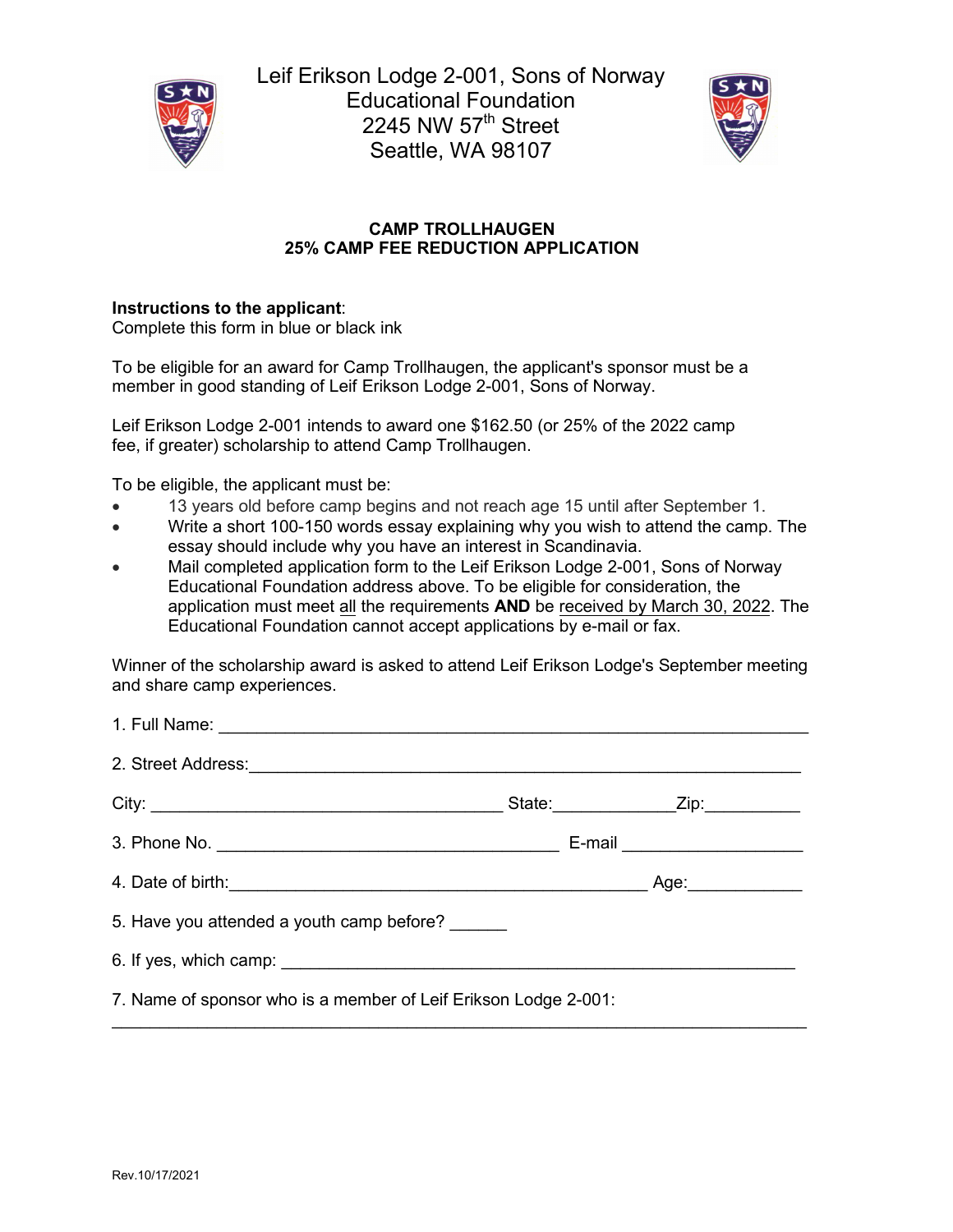8. Why do you want to go to Camp Trollhaugen, and why do you have an interest in Scandinavia? On a separate sheet of paper, please write or type in 100-150 words your response.

9. I hereby certify the above statements are true and accurate to the best of my knowledge.

 $\_$ Applicant's signature

All applicants will be notified of the trustees' decision. Award is sent directly to the Camp Treasurer in the recipient's name.

Mail completed application form to:

Leif Erikson Lodge 2-001, Sons of Norway Educational Foundation 2245 NW  $57<sup>th</sup>$  Street Seattle, WA 98107 206-783-1274 (Leif Erikson Lodge Office)

The Educational Foundation Trustees will select winners based on:

Ability to follow the instructions on the application Content of the essay

If you have any questions, contact:

Heidi Ludeman (Larsen), 360-927-1194 or LELEducationalFoundation@gmail.com **OR**  e-mail: leiferiksonlodge@qwestoffice.net

In addition, the recipient may receive a matching amount from the Draxten Memorial Scholarship Fund via District 2.